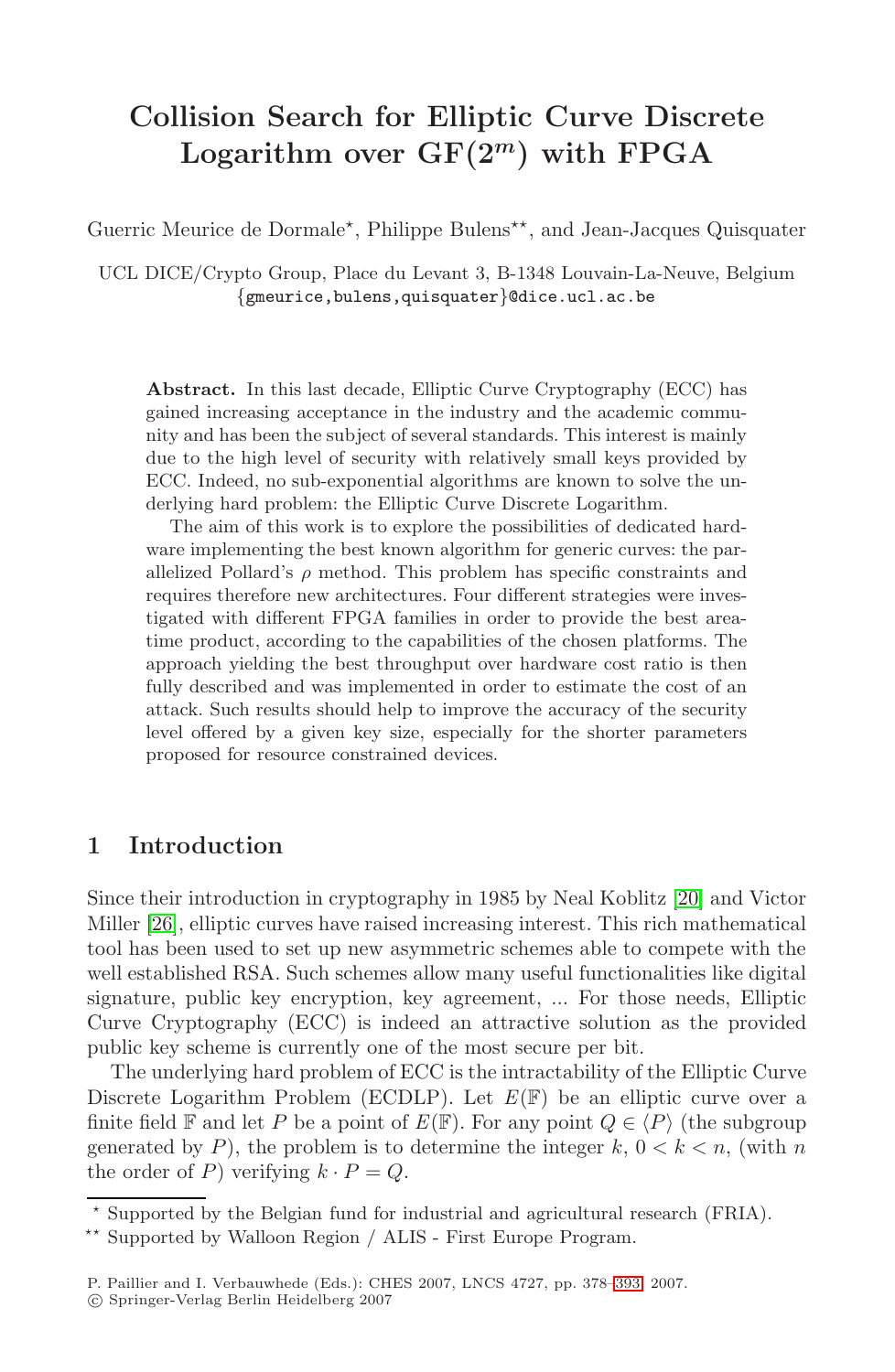In day-to-day life utilizations of public key cryptography, choosing security parameters is a major concern<sup>1</sup>. Knowing the difficulty [of so](#page-13-0)lving ECDLP instances is therefore essential to reach good trade-offs between security and computation power. Until 2006, the only released attacks were performed on general purpose processors. Hardware platforms can obviously be lower power and faster than software ones but the cost improving factor, for given  $GF(2<sup>m</sup>)$  problems, is currently unknown. The aim of this work is therefore to evaluate the complexity and the cost of solving ECDLP by means of dedicated [har](#page-13-1)dware. Such results [s](#page-12-1)hould help to improve the accuracy of the sec[ur](#page-12-2)[ity](#page-13-2) level offered by a given key size, especially for small key proposed for resource-co[nstr](#page-12-3)ained devices [32].

This wor[k f](#page-12-4)ocusses on curves over  $GF(2^m)$  instead of  $GF(p)$ . Indeed,  $GF(2^m)$ arithmetic is well suited f[or h](#page-13-3)ardware platforms (addit[ion](#page-13-4) is a simple bitwise xor) while software platforms are optimized for  $GF(p)$ . A higher improvement factor over software solutions is therefore expected.

The framework here is a general attack on curves over  $GF(2<sup>m</sup>)$ , independently of the representation of the underlying group. Specific attacks, like MOV [23], Pohlig-Hellman [22] and the exploitation of weak fields  $GF(2^{mn})$  [9,24] are not handl[ed.](#page-12-5) For general attacks, the methods of interest are Pollard's  $\rho$  [15] or Shanks' Baby-step Giant-step [5]. The algorithm used in this work is the parallelized  $\rho$  me[thod](#page-3-0) of van Oorschot and Wiener [38] with Teske's observations [37].

For the hardware platform, FPGAs instead of ASICs were chosen. Indeed, today's FPGAs got rid of most of the electrical and thermal problems they were suffering from in the last half decade. Prices for large FPGA devices are now also very affordable. As a result, its flexibility and performance over cost (for low volume) makes FPGAs an attractive solution. In particular, the FPGA-based COPACOBANA engine [17] was used for the cost assessment of this work.

Existing ECC architectures cannot be easily tailored to meet the specific requirements of the problem (cf. 4.2). New architectures with new trade-offs have therefore to be considered. In this work, four kinds of processors for solving ECDLP were investigated on different FPGA device families: *tiny* and *small* with low area requirements for low-cost FPGAs, *medium* for low-cost FPGAs and *large* for high-performance FPGAs. The aim is to provide architectures with different area-time co[mp](#page-2-0)lexity in order to best fit the capabilities of the chosen pl[at](#page-2-1)forms. As a result, a high-performance device is not reduced to the su[m o](#page-3-1)f small devices. For that purpose, an original approach based on a prior theoretical analysis of area requirements of algorithms was used. This method allows selecting best options before implementations. Then, based on preliminary implementation results, the best processor [is s](#page-12-6)elected and fully described. Finally, timings of a software-based implementation are used to compare the performance-cost ratio of hardware platforms and general purpose processors.

This paper is structured as follows: Section 2 deals with previous attempts for solving ECDLP. Section 3 reminds the mathematical background of elliptic curves. Then, Section 4 explains the algorithm and improvements used for the collision search. The description of the architecture of the whole system stands

 $1$  A platform gathering current recommended key sizes can be found in [10].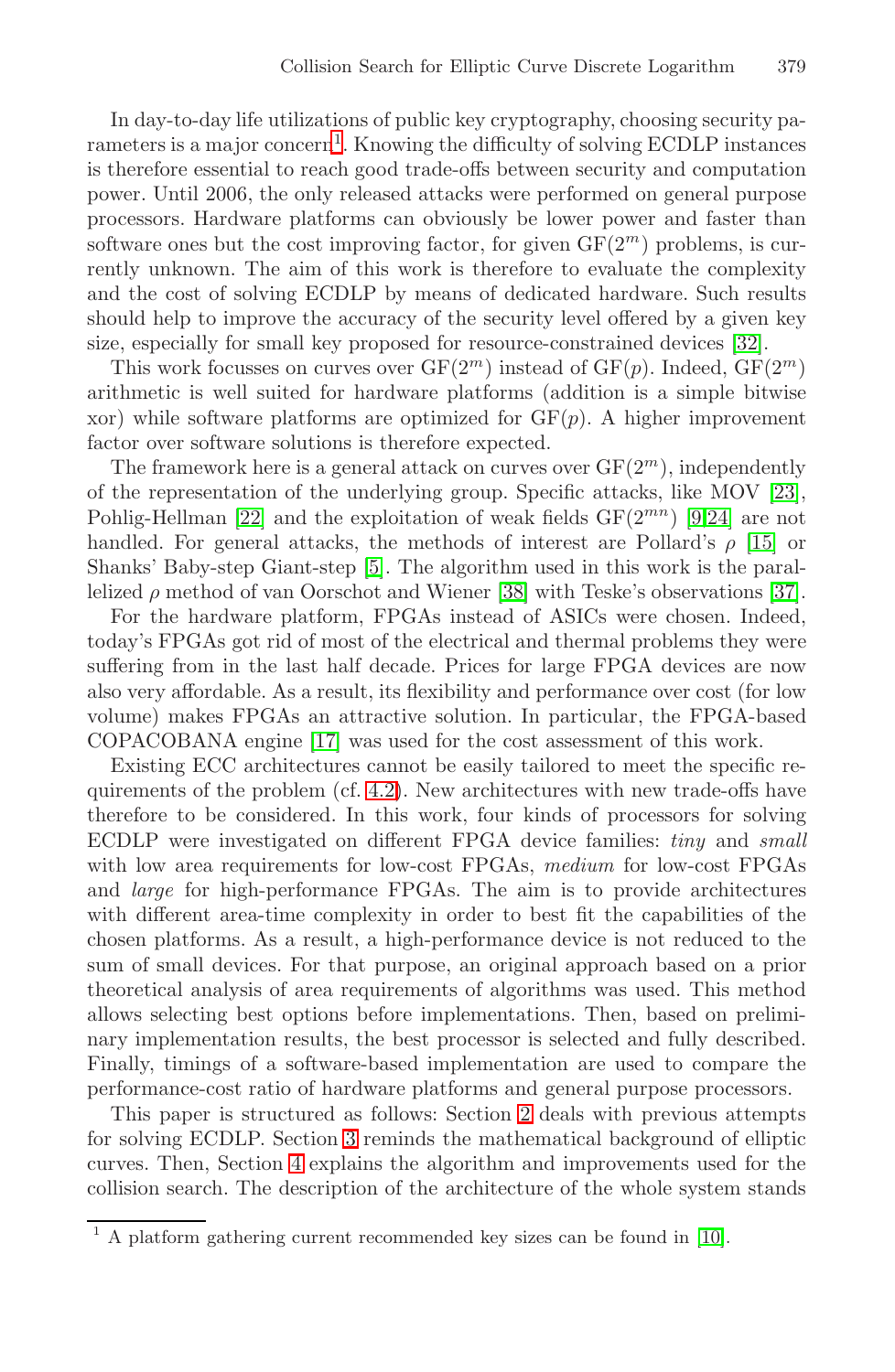<span id="page-2-0"></span>in Section 5. After that, algorithms necessary for the arithmetic on elliptic curve are studied in Section 6[. B](#page-12-7)ased on this theoretical analysis, the four kinds of processors are presented in Section 7. Afterwards, the most efficient processor is fully described in Section 8. The hardware results and cost assessments are presented in Section 9 and finally, conclusions are given in Section 10.

# **2 Previous Work**

Until now, the har[des](#page-13-5)t Certicom challenges [6] solved were done on 109-bit fields using general purpose processors. The ECC2-109 challenge was solved in 2004 by th[e te](#page-13-3)am of Chris Monico. The effort required 26[00](#page-12-8) computers and took 17 months. The gross CPU time used was estimated equivalent to that of an Athlon XP 3200+ working nonstop for about 1200 years [6]. Those results suggest the use of dedicated hardware for attacking higher fields [l](#page-2-2)ike for ECC2-131.

A survey about hardware for attacking ECC, based mainly on results of [11] about  $GF(p)$  curves can be found i[n \[2](#page-13-6)[9\].](#page-13-0)

A rough estimation about using dedicated hardware for solving ECDLP on curves over  $GF(2^{155})$  with elements represented on an Optimal Normal Basis (ON[B\)](#page-12-9) can be found in [38]. Their aim was to show that the setup of [1] was insecure: that a largest prime factor with a size of only 2<sup>120</sup> was insufficient. With a budget of \$10 million for their 1.5  $\mu$ m ASICs clocked at 40 Mhz, the authors estimated that solving this particular ECDLP should only take 32 days<sup>2</sup>.

Unlike this work, we focus on polynomial basis with low weight irreducible polynomials (as those recommended in standards like [27,32]). Further analysis of ONB-based systems is left for another work.

<span id="page-2-1"></span>The first results about concrete hardware implementation were presented in [11] for  $GF(p)$  and in [4] for  $GF(2<sup>m</sup>)$ . Compared to the (unpublished) results presented in [4], this work completes the study in many aspects. In particular, in addition to a *large* processor for high-performance FPGAs, *small* processors for low-cost FPGAs are studied. Moreover, power consumption and performance analysis in terms of the throughput-hardware cost ratio are given.

### **3 Mathematical Background**

Let  $p(z) \in \text{GF}(2)[z]$  be an irreducible polynomial of degree m generating the field  $GF(2<sup>m</sup>)$ . A non supersingular elliptic curve *E* over  $GF(2<sup>m</sup>)$  using affine coordinates can be defined as the set of solutions of the reduc[ed W](#page-3-0)eierstraß equation:

$$
E: y^2 + xy = x^3 + ax^2 + b \tag{1}
$$

<span id="page-2-2"></span>where  $a, b \in \mathrm{GF}(2^m), b \neq 0$ , together with the point at infinity  $\mathcal{O}$ .

The inverse of point  $P = (x_1, y_1)$  is  $-P = (x_1, x_1 + y_1)$ . In affine coordinates, the sum  $P + Q$  of points  $P = (x_1, y_1)$  and  $Q = (x_2, y_2)$  (assuming that  $P, Q \neq O$ and  $P \neq -Q$ ) is point  $R = (x_3, y_3)$  where:

 $\frac{2}{12}$  However, the processor should be used in affine mode instead of projective (cf. 4.2).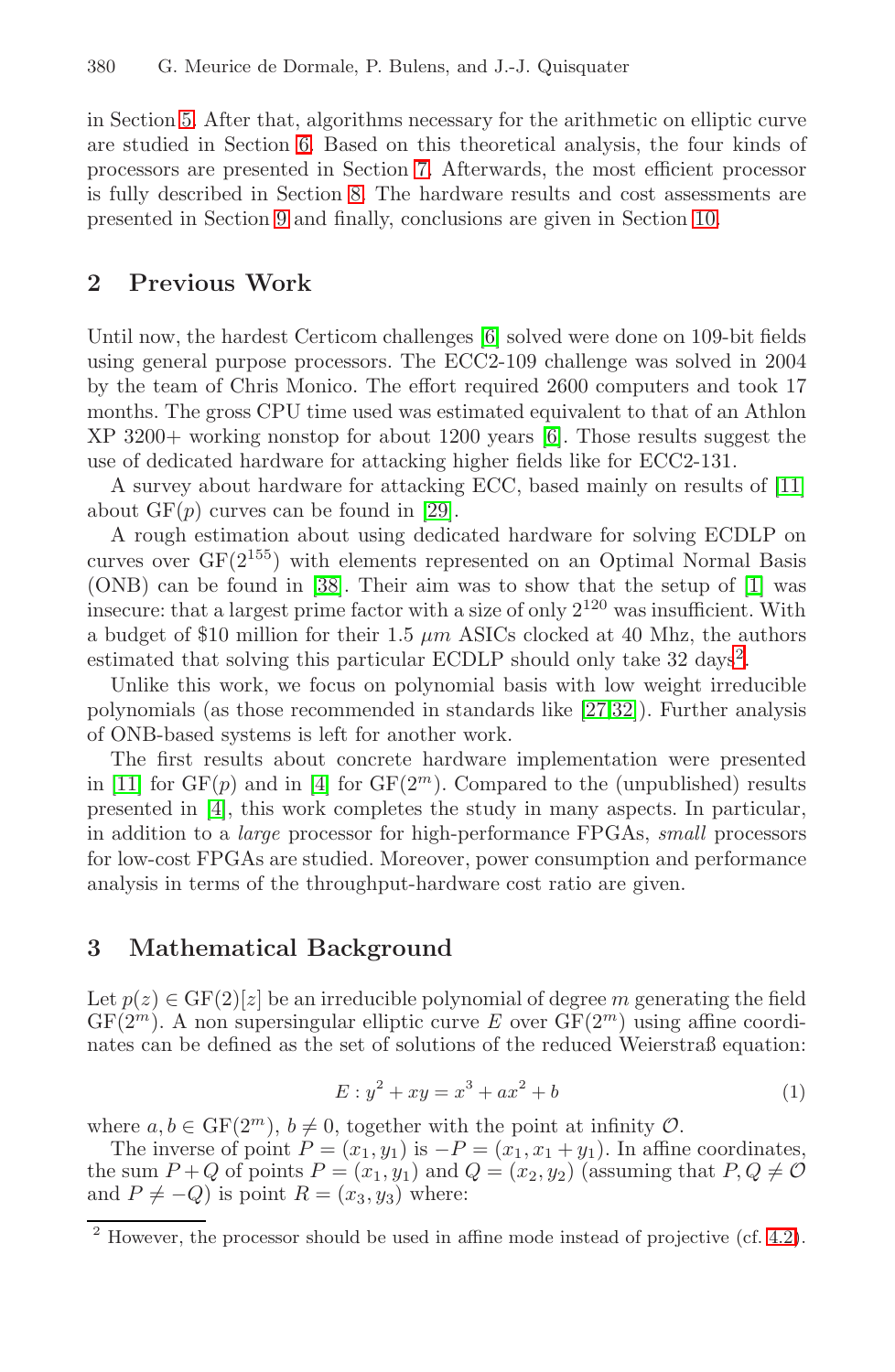$$
\begin{cases} x_3 = \lambda^2 + \lambda + x_1 + x_2 + a \\ y_3 = \lambda \cdot (x_1 + x_3) + x_3 + y_1 \end{cases}
$$
 with  $\lambda = \begin{cases} \frac{y_1 + y_2}{x_1 + x_2} & \text{when } P \neq Q \\ \frac{y_1}{x_1} + x_1 & \text{when } P = Q \end{cases}$ 

<span id="page-3-1"></span>Those modular arithmetic computations involve an expensive division, a multiplication, a squaring and several additions. When performing a scalar multiplication, the inversion is usually deferred to the en[d of](#page-12-3) the whole computation by using diff[er](#page-12-4)ent coordinate systems. However, as an invariant is required while solving ECDLP, the use of affine coordinates is cheaper (cf. 4.2).

For a thorough description of elliptic curves, the reader is referred to [3].

# **4 Collision Search**

The main algorithms for solving a generic ECDLP are Pollard's  $\rho$  [15] and Shanks' Baby-step Giant-step [5] methods. However, Pollard's  $\rho$  has the great advantage of requiring only a little amount of memory. The parallelized version of this method, with distinguished points, was chosen for this work as it is the best known algorithm to solve a generic ECDLP instance.

#### **4.1 Pollard's** *ρ* **Algorithm**

The basic idea to solve DLP is to walk in the group as randomly as possible until a collision is found, i.e. once a group element is reached twice, coming from different ways. The algorithm shown here is a general adaptation of Pollard's method to the case of the ECDLP.

To recover the unknown k, with  $Q = k \cdot P$ , a random chain is initialized by a point  $R_0 = c_0 \cdot P + d_0 \cdot Q$ . Then, the following function is iteratively applied:

$$
R_{i+1} = \begin{cases} R_i + M_u & \text{when } R_i \in T_u \\ 2 \cdot R_i & \text{when } R_i \in T_v \end{cases}
$$

[for](#page-13-4) some point  $M_u = e_u \cdot P + f_u \cdot Q$  with  $e_u, f_u$  randomly chosen.  $T_u$  (resp.  $T_v$ ) is the set of partitions for which an addition (resp. doubling) is performed. In order to solve the DLP, c and d have to be updated accordingly. Following the birthday paradox, the probability to find  $R_i = R_j$  increases, leading to the solution k:  $c_iP + d_iQ = c_iP + d_ikP = c_jP + d_jkP = c_jP + d_jQ$ 

$$
c_i P + d_i Q = c_i P + d_i k P = c_j P + d_j k P = c_j P + d_j Q
$$

$$
k = \frac{c_j - c_i}{d_i - d_j} \mod n
$$

<span id="page-3-2"></span><span id="page-3-0"></span>An appropriate number of  $T_u$  and  $T_v$  partitions has to be chosen. Teske's experimental results [37] suggest that setting  $u > 20$  and  $v = 0$  yields performances clos[e t](#page-12-11)o the optimal "true" random walk. This is particularly interesting as it allows the point addition to be solely implemented. In practice, a power of 2 is a convenient choice for u: a small chunk of bits of the point can be regarded as the index of the partition.

#### **4.2 Improvements**

*Distinguished Points:* The concept of Distinguished Points (DPs), attributed to Rivest by Denning [7], can be included to improve the overall efficiency of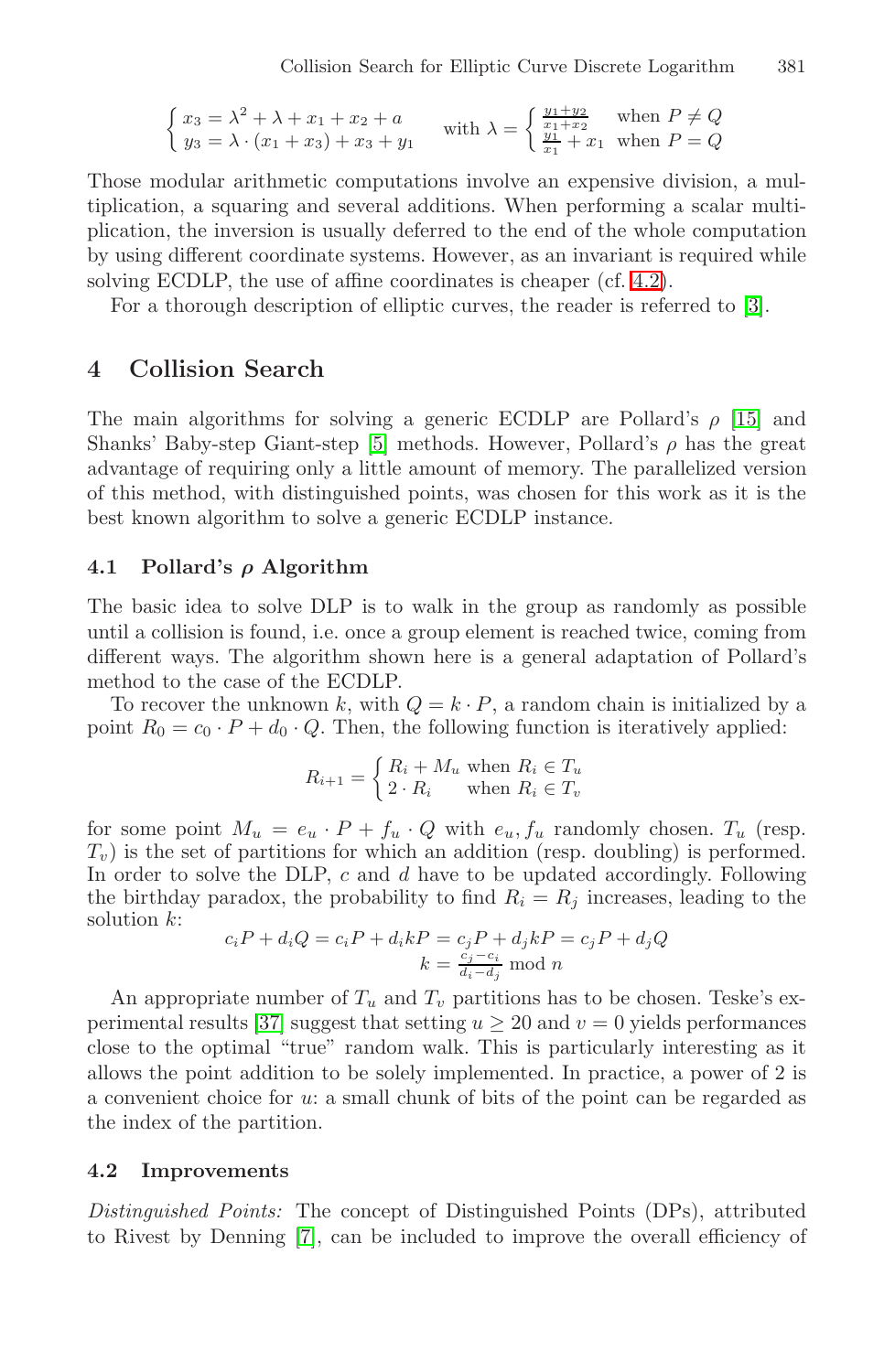#### 382 G. Meurice de Dormale, P. Bulens, and J.-J. Quisquater

the algorithm. A distinguished point criterion, or property, is chosen and each computed [p](#page-4-0)oint satisfying this criterion is stored. The collision search is now limited to a comparison between the distinguished points.

However, a given point can be represented in many ways using different coordinate systems. Without an invariant in point representation, DP criterion cannot be checked. Moreover, chains do not merge after a collision, preventing its detection while reaching a DP. To our knowledge, there is no invariant computationally cheaper than a modular division. As a result, affine coordinates are more efficient as point representation in this syste[m is](#page-13-3) unique.

A well chosen DP criterion<sup>3</sup> will ensure that enough DPs are encountered to limit the number of steps  $(\frac{1}{\theta}$  term below), but not too m[uch](#page-13-3) (as those DPs are stored). More precisely: if  $\ddot{\theta}$  is the proportion of points in  $\langle P \rangle$  having the DP property, the expected number of elliptic curve operations before a collision of DP is observed is  $\sqrt{\frac{\pi \cdot n}{2}} + \frac{1}{\theta}$ , or  $\frac{1}{C} \cdot \sqrt{\frac{\pi \cdot n}{2}} + \frac{1}{\theta}$  with C computers (cf. below).

To deal with the case where a chain falls into a loop without DP, chains exceeding 20 times the average length are dropped. This corresponds to a proportion of  $(1 - \theta)^{20/\theta} \approx e^{-20}$  chains with a waste of work of 20  $e^{-20}$  < 5 10<sup>-8</sup>[38].

*Parallelization:* Using a large number of computers, van Oorschot and Wiener [38] showed that it was interesting to make them share their knowledge. The collision search can therefore be viewed as a search between several chains. The complexity is reduced by the full number of computers  $C$  taking part in the collision search. Resorting to DP is particularly useful with the parallelization technique.

*Negation and Frobenius Map:* Other improvements, like negation map and frobenius map (for Koblitz curves) allow limiting the collision search to a fraction of the space [39]. They are not currently tackled and are left for another work.

# **5 Collision Search Architecture**

The global collision search architecture is made of a server (e.g. a PC) and an arbitrary number of clients (for instance FPGAs). The hardware clients take care of the computationally intensive part of the work, namely the random walks on the elliptic curve. The softw[are](#page-13-7) server handles the low-throughput operations: computation and disp[atch](#page-13-8)ing of the starting points (SPs), recovery of the DPs, check for their correctness and sorting in order to find a collision. A softwarebased platform is a natural choice as it can provide the resources to sort the DPs [and](#page-13-9) a huge memory to store them.

### <span id="page-4-0"></span>**5.1 Software Program**

The software is organized as follows: python language is used as the high level programming language and wraps, with swigwin [36], the low level  $C/C++$  functionalities. The C++ modules use NTL [28] and deal with the number theory aspects while the C modules handle the communications. The performances of those modules are not critical.

<sup>&</sup>lt;sup>3</sup> As pointed out in [33], some DP criteria lead to inefficient attacks on  $GF(2<sup>m</sup>)$ .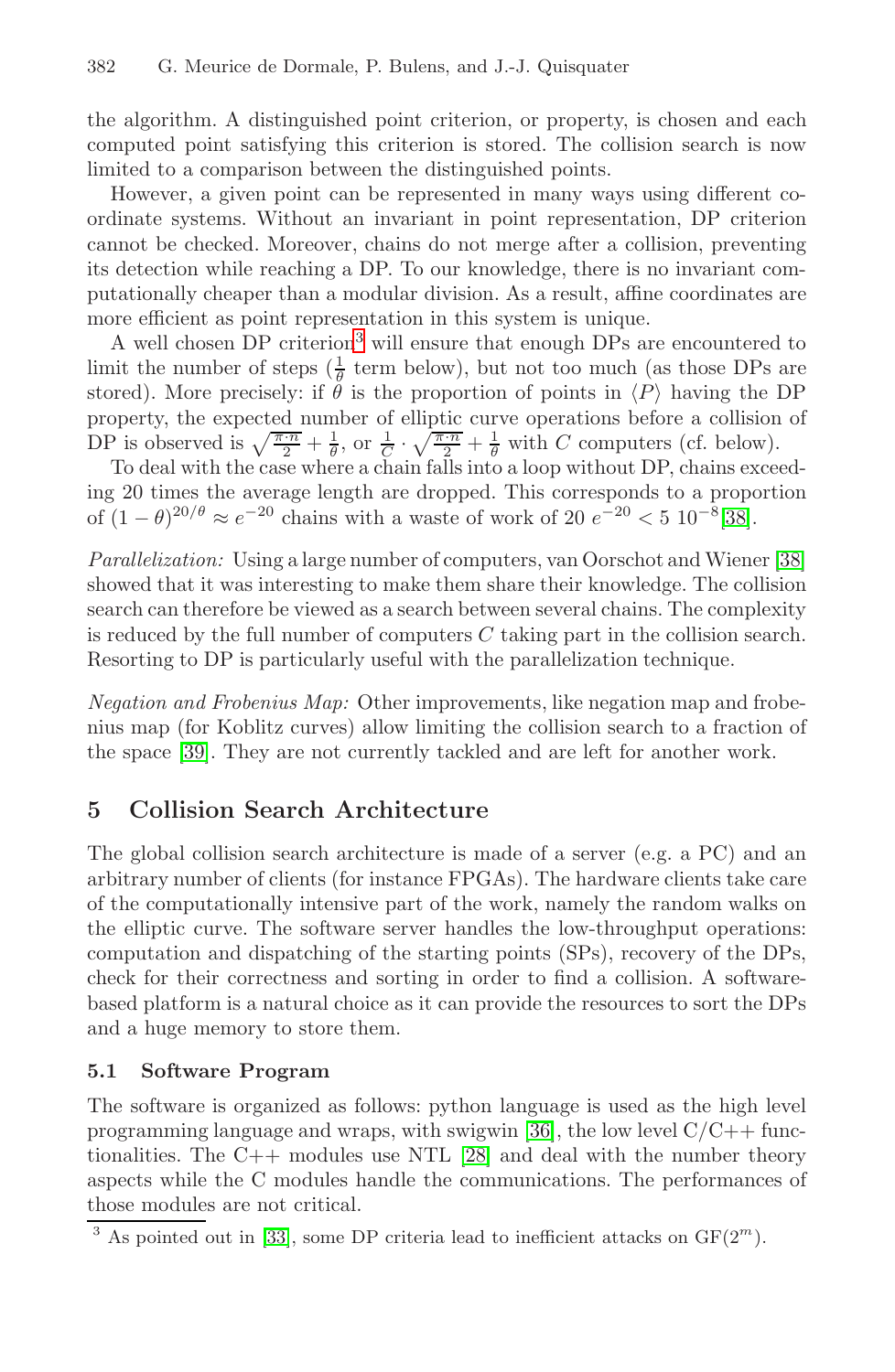#### **5.2 Hardware Circuit**

Each hardware client embeds a communication int[er](#page-14-0)face (basically a FIFO), a main controller and some numbers of elliptic curve processors with their own communication buffers ( $EC-\mu P$ ). A ring communication topology is the most scalable approach, especially for a set of many small  $EC-\mu P$  on a large platform.

For the communication, each data set is made of a header, the x- and  $y$ coordinates of a point and its c and d components in the  $P, Q$  basis. The header is used to determine the address of the  $EC-\mu P$  and the kind of data carried (either SP or DP). A more detailed view of an  $EC-\mu P$  is given in Fig. 1.

During the initialization phase, the data are sent from the main controller to the first  $EC-\mu P$  which collects one SP for each chain. Additional SPs are stored to allow starting a new chain when it exceeds the allowed length  $(20/\theta)$ . SPs are deserialized to feed FIFOs in order to load RAMs of the *Point Update* and *Coeff Update* computing units. In most architectures, the throughput of the *Coeff Update* unit is sufficiently low to work on w-bit data (which avoids a specific (de)serialize circuit). When a DP is found, the point and its coefficients are stored in other FIFOs in order to serialize and output the data as soon as possible. In this case, the corresponding chain length is reset as well.

<span id="page-5-0"></span>The default behavior of the  $EC-\mu P$  is to compute the point additions, update the coefficients and track the length of the chains. The number  $u$  of partitions (cf. Section 4.1) was set to  $2^5$  in order to directly map the 5 LSBs of the xcoordinate (called hash) to 32 partitions. For each point addition, this hash is sent through a FIFO to the *Coeff Update* unit in order to update the two coefficients of each chain accordingly. The *[Po](#page-12-12)int Update* unit also sent (through a FIFO) one bit for each chain to tell if a DP was found. When a chain exceeds the allowed length, its ID is sent to the *Point Update* unit through another FIFO.

### **6 Elliptic Curve Arithmetic**

This section reviews different algorithms for the operations needed to compute an EC point addition (PA). Hardware implementations (e.g. [2]) usually focus on inversion-free coordinates as [t](#page-12-7)hey are potentially more [ar](#page-2-0)ea-time efficient in the high-speed domain. Nevertheless, affine coordinates are cheaper and all the trade-offs have therefore to be reconsidered. Moreover, as a lot of area is potentially available in the targeted circuits, a lot of area-time trade-offs are achievable. In order to select the best algorithms, this analysis begins by reviewing their theoretical area requirements in terms of FPGA *slices*.

In this work, low-weight binary irreducible polynomials of degree  $m$  are considered. Such trinomials and pentanomials are recommended for implementations in [32,27] and are used in challenges proposed in [6]. As sketched in Section 2, addition in  $GF(2^m)$  is a simple bitwise *xor* operation. Reconfigurable logic is used for the  $EC-\mu P$ , the polynomials can therefore be hardwired. As a result, each bit of the parallel modular reduction is computed with mainly 5-input *xor* gates for pentanomials and 3-input *xor* gates for trinomials. This leads to an inexpensive modular squaring circuit as the squaring itself is obtained by inserting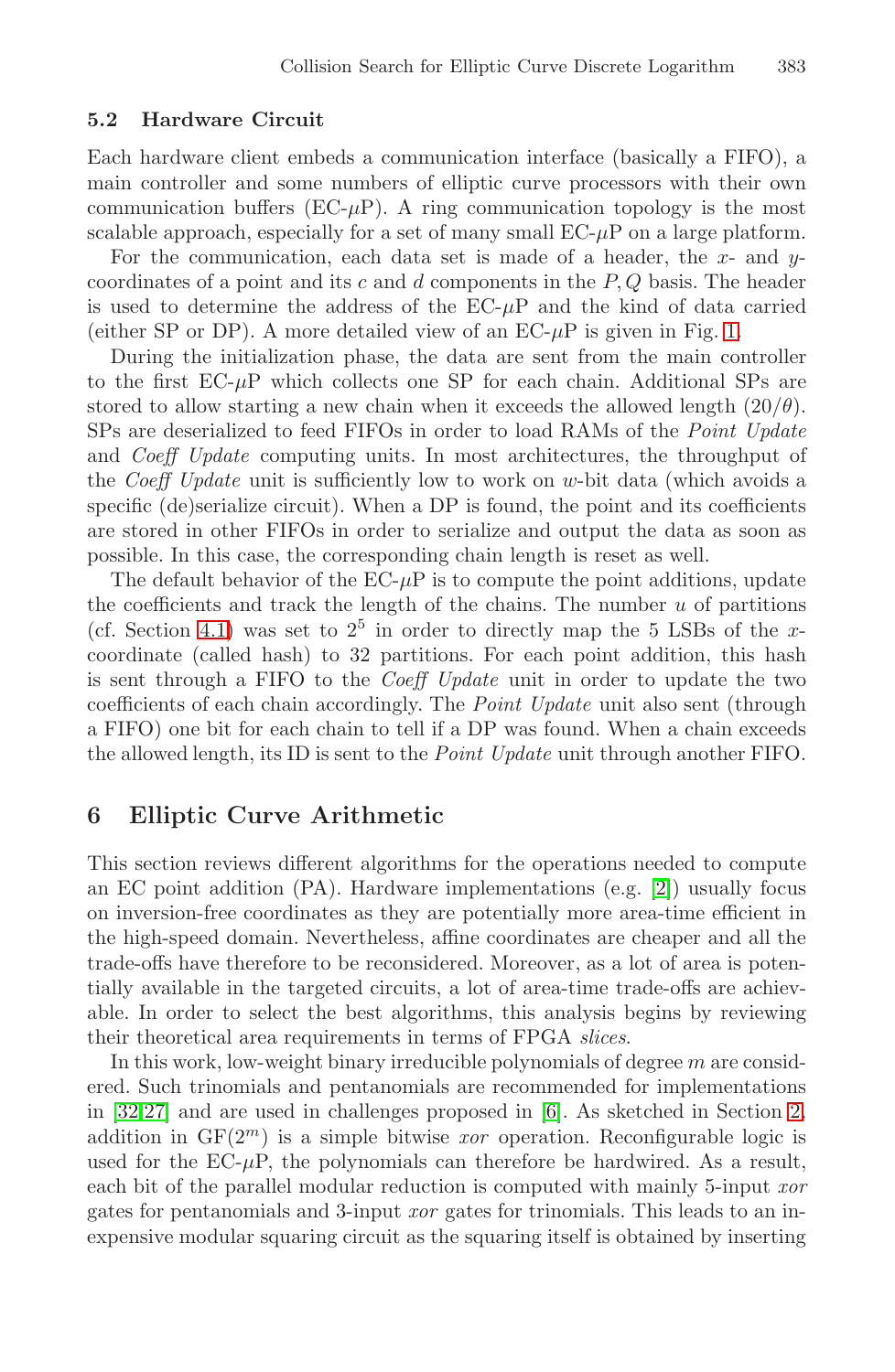#### 384 G. Meurice de Dormale, P. Bulens, and J.-J. Quisquater

a '0' bit between consecutive bits of the binary representation of the input polynomial [13]. Other relevant operations are multiplication and inversion/division.

### **6.1 Squaring**

Most of the bits of a hardwired parallel squarer [are](#page-13-10) computed with 2-input and 3-input *xor* gates for pentanomials and 1-input (no gate) and 2-input gates for trinomials. This corresponds to an area of  $m/2$  slices. For circuits composed of parallel multiple squarers, logical simplifications occur. As a result, they are more area-time efficient than the iterative use of a single squarer.

#### **6.2 Multiplication**

[F](#page-13-11)[or](#page-12-13) an iterative architecture, a digit-serial by parallel multiplier [34] is an attractive solution. With a D-bit digit, the computation needs  $\left\lceil \frac{m}{D} \right\rceil$  cycles. The circuit is composed of a register for the parallel input, a shift register for the serial input and a registered  $2D + 1$ -input sum [of](#page-12-9) product (*and-xor* network) for the accumulated partial product and output. The modular reduction can be neglected. The following areas, in function of D, are required:  $3m/2$  (1),  $2m$  $(2,3), 5m/2$  (4), 3m (5,6), 7m/2 (7), 4m (8,9), 9m/2 (10), 5m (11,12).

For a parallel multiplier, the sub-quadr[atic](#page-13-12) technique of Karatsuba is a popular choice (e.g. [30,8]). The area depen[ds](#page-13-13) on: the decomposition of m, the parameter used with the implementation tools (like *register balancing*) and the constraint on the operating frequency. A size of  $(m/2)^2$  is achievable. More information about constructing such multipliers can also be found in [4].

#### **6.3 Extended Euclide[an](#page-12-14) Division**

A [d](#page-6-0)ivider based on the binary extended Euclidean algorithm [35] was presented in [40].  $2m-1$  cycles are re[qui](#page-12-15)red with an area of  $2m$  slices [25]. A fully unrolled implementation would need the quite huge amount of  $4m^2 - m^2/2$  slices. The  $m^2/2$  term comes from the fact that half the data converge towards zero.

### **6.4 Montgomery Almost Inverse**

The Montgomery almost inverse algorithm [16] could be used to save  $m^2/2$ slices over a parallel<sup>4</sup> Euc[lide](#page-12-16)an-based circuit. Unfortunately, the cost of the domain transformation  $almost \rightarrow output$  (cf. [12]) counterbalances this benefit. Moreover, an additional multiplication is needed to achieve the division.

#### <span id="page-6-0"></span>**6.5 Little Fermat's Theorem Inverse**

Inverse could also be computed with little Fermat's theorem, stating that  $\beta^{-1}$  =  $\beta^{2^m-2}$ , with  $\beta \neq 0 \in \mathrm{GF}(2^m)$ . In order to minimize the number of multiplications, the chain technique of Itoh and Tsujii [14] can be employed. It needs  $m$ squarings and  $\lfloor \log_2(m-1) \rfloor + \text{HammingWeight}(m-1) - 1$  multiplications.

 $\frac{4}{4}$  In the context of this paper, an iterative circuit cannot be improved by this method.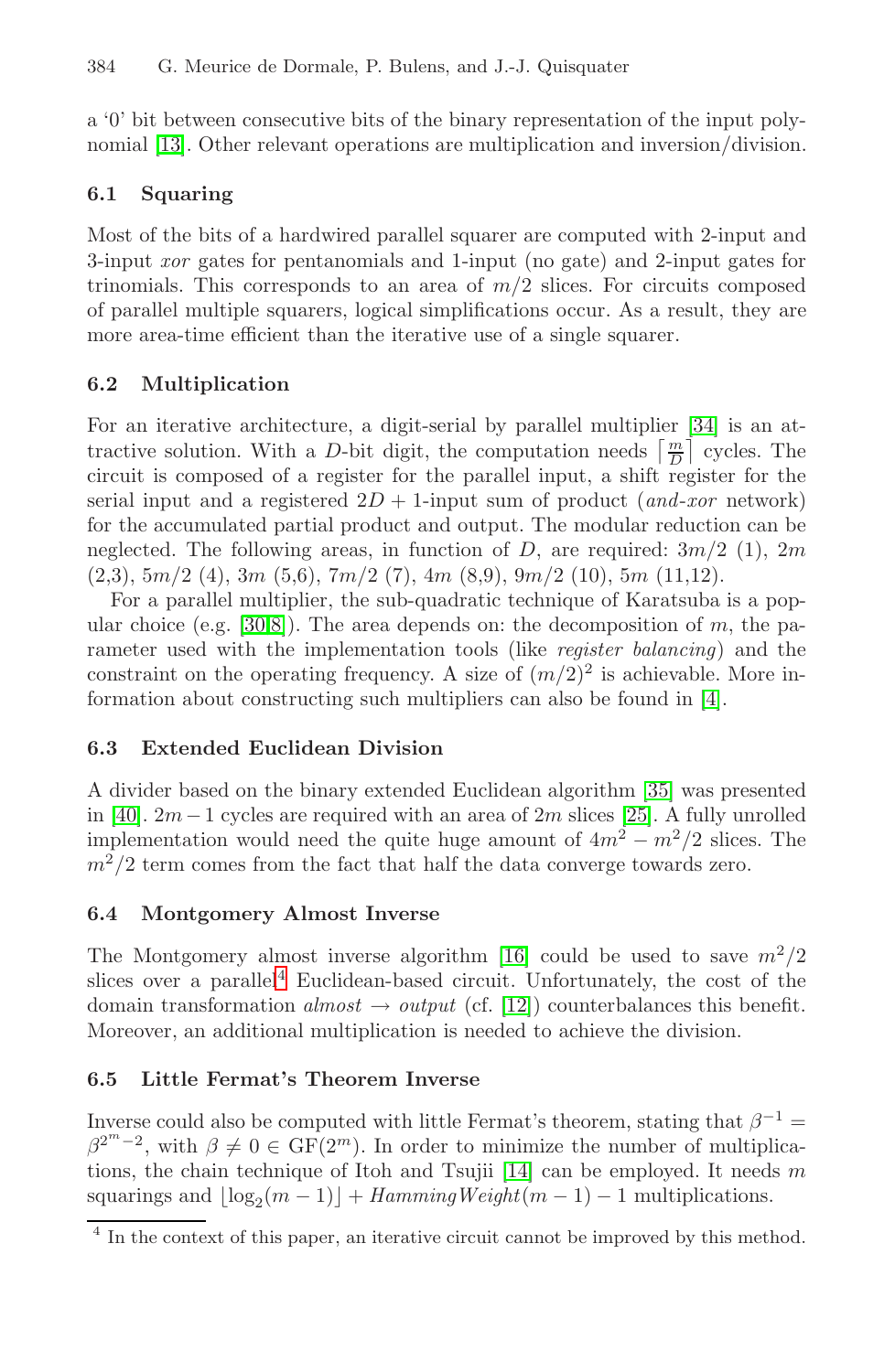#### **6.6 Montgomery Trick**

As inverters are usually more expensive than multipliers, the Montgomery trick [5] could be used. If the throughput of multiplier(s) is increased by a factor  $3t-3$  $/4t-3$ , the throughput of an inverter/divider can be reduced by a factor t. More memory is also required to store the different inputs and temporary data.

# **7 Elliptic C[urv](#page-5-0)e Processors**

In order to best fit the capabilities of different FPGA families, several kinds of architectures are considered. The aim is to achieve the best area-time complexity on a given platform, resulting in a fair throughput/hardware cost comparison. For instance, a big high-performance device is not reduced to the sum of small devices: the high internal data bandwidth is exploited. For each of the four design principles, the algorithms of the architecture are selected using the theoretical area requirements provided in Section 6. The cost of control, RAMs, ROMs and the interface also have to be taken into account.

To ease this analysis, the operating frequency is supposed to be the same for all architectures. For small architectures, the bottleneck is the control logic while the frequency is limited by place and route problems in big architectures.

To avoid data dependency problems within an  $EC-\mu P$ , several chains can also be used in parallel. This is important to keep arithmetic operators busy (like the critical divider). It is even required when pipelining is introduced within the operators. The drawback is the increase in memory requirements.

### **7.1 Tiny**

The first idea is to build a small footprint ALU, able to compute all the  $GF(2<sup>m</sup>)$ arithmetic functions. As the behavior of serial by parallel multiplication and Euclidean division only differs in the shift direction, hybrid circuits are achievable [18,19]. The squaring can be translated into a multiplication and the addition made of small additional logic. Beside the ROM storing the points of the u partitions, 3 memory locations are required to store  $x_3$ ,  $y_3$  and a temporary variable. A small  $GF(p)$  unit for updating coordinates and the chain length is also needed. Unfortunately, considering the area of the whole  $EC-\mu P$ , theoretical results show this solution leads to an inefficient area-time product.

# **7.2 Small**

Another approach is to allow several small parallel arithmetic units: a Euclidean divider/inverter (Div/Inv), a digit-serial by parallel multiplier (Mult) and a squarer (Sqr) for instance. A dedicated squarer is however not needed as Mult performs faster than Div. Two chains are used to never let the divider idle. This architecture requires therefore  $2m + 1$  cycles to compute 1 PA.

As the latency of the multiplier with  $D = 2$  is 4 times smaller than the divider. it could be worth it to use Montgomery trick. However, while the processing of 1 chain requires 1 Div and 2 Mults, 2 chains require 2 Divs and 4 Mults, or 1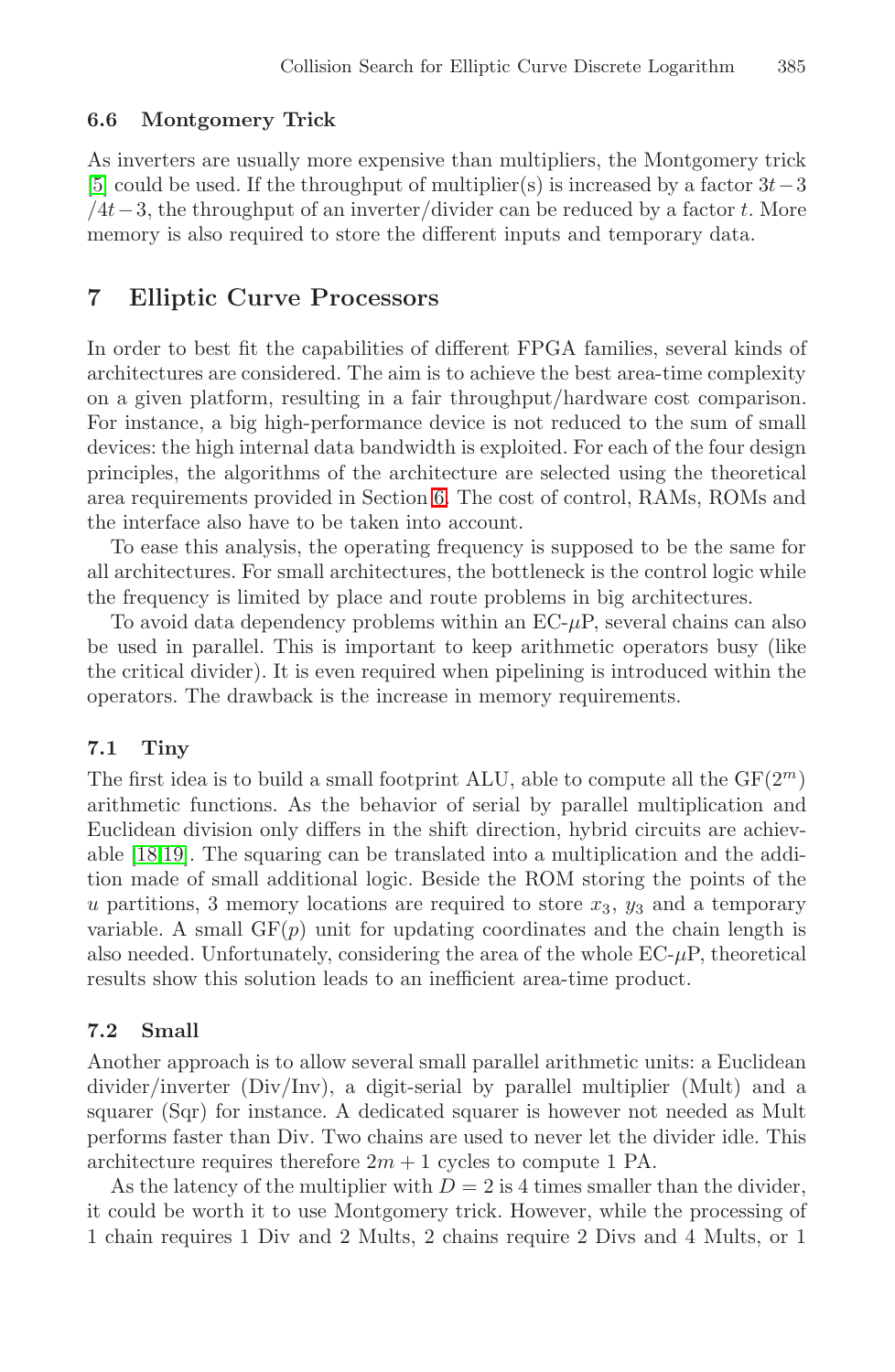Inv and 9 Mults using Montgomery trick<sup>5</sup> with  $t = 2$  and  $D = 5$ . Four chains are used with this approach and require  $12 \leq 2^4$ ) memory locations: 8 for the 4 points data and 2 for temporary variables. Roughly speaking,  $3m/2$  slices can be theoretically saved (without taking into account the increase of the logic needed by the control machine). As a result, Montgomery trick could be interesting.

#### **7.3 Medium**

If more area is available, it could be interesting to use sub-quadratic multiplication algorithms in order to improve the area-time product. As sketched in Section 6, an inverter based on Itoh-Tsujii with parallel multipliers could perform better than a Euclidean-based divider. For this architecture, one parallel Karatsuba multiplier (Mult) with a multi-squarer (Msqr) is used for the inversion and the two multiplications of the PA algorithm (cf. Fig. 2). The inverter architecture and especially the principle of a Msqr unit is similar to [31]. The main difference lies in the purpose of the circuit: area-time efficiency is required here, not only speed. This is achieved by using several chains and pipelining the arithmetic units. The number of cycles needed to compute one PA is  $2 + \lfloor \log_2(m-1) \rfloor + \text{HammingWeight}(m-1) - 1 \ (= 11 \text{ for } m = 163).$ 

The number of parallel chains used is equal to 16: the pipeline depth of both the Mult (8) and the Msqr (8). To maximize the utilization of the Msqr, the two multiplications can be computed *during* the inversion. The computational requirements of Msqr can therefore be reduced as two multi-squaring can be both computed in two iterations. This requires doubling the number of chains.

As an inversion instead of a division is computed anyway, Montgomery trick could prove efficient in this case. For  $m = 163$ , the number of cycles becomes 8 for one PA (25 % improvement). Twice the number of chains is required. The architecture is also more complicated as there are more different operations. However, the computational requirements, and therefore the area, of Msqr can be reduced if the seven multiplications are computed *during* the inversion.

### **7.4 [La](#page-12-9)rge**

If a large amount of area is available, a fully pipelined design can be implemented in order to reach the best area-time product. The circuit can indeed be datadriven and fully specialized. Moreover, economy of scale can also be achieved. The number of chains is simply equal to the number of register stages in the pipeline, resulting in a PA every clock cycle. In particular, Itoh-Tsujii technique is used in parallel with repeated squarers and parallel Karatsuba multipliers. The reader is referred to [4] for further information about this strategy.

### **8 Chosen Elliptic Curve Processor**

Appropriate algorithms were chosen thanks to the theoretical area requirements of Section 6. The *tiny* processor was discarded on that basis. Now, based on

 $<sup>5</sup>$  Throughput of the Mult and the Inv must be equalized to maximize the efficiency.</sup>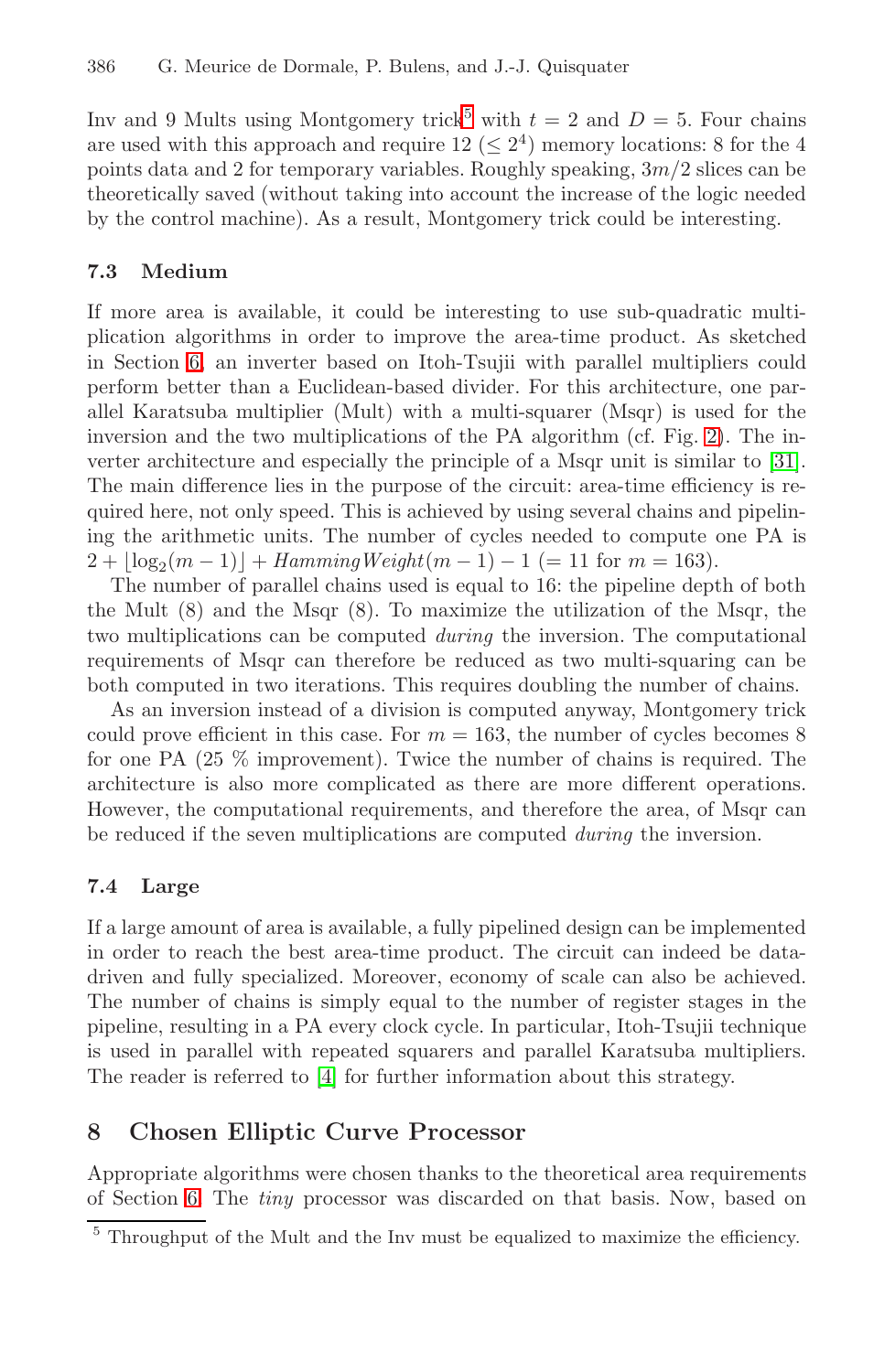preliminary implementation results, area and throughput of each solution are evaluated. Such numbers are reported in Table 3 together with prices of corresponding FPGAs. "Preliminary results" means here that all the control structures were not fully implemented. However, performances are based on working components (Mult, Div, Sqr, RAMs, . . . ) and behavior correctness was checked on software. Based on tho[se](#page-15-1) estimates, the *medium* processor on a low-cost Spart[an3](#page-15-0)E appears as the solution with the best throughput over hardware cost (device price). According to the author, those results are sufficient to focus only here on the *medium* architecture. Nevertheless, exact description and full implementation of other processors could be the subject of another work.

#### **8.1 The Medium Processor**

The *medium* architecture is presented in Fig. 2 while the scheduling for  $m = 163$ is available as Table 4. The main components are a Mult, a Msqr and an ALU. 3 RAMs and a ROM are also available to store coordinates and variables. Shift registers (Delays) are used to render the latency independent from the computed operation. A buffer is used to accumulate the partial result of the inversion in Mult. The buffer of Msqr is employed when a multi squaring is performed in multiple iterations. A comparator is also employed to check the DP criterion.

Based on synthesis results for  $m = 163$  on a Spartan3E-1600, it is clearly interesting to perform the 2 multiplications during the inversion: the area saving is 50% (22% of the FPGA) for the Msqr and the area loss is 45% (5% of the FPGA) for the memory. 32 chains are therefore used. The Montgomery trick was currently not fully implemented. Using this strategy (64 chains), the memory increase is 70% (8% of the FPGA) and surprisingly, no significant savings are measured for the Msqr. As a result, if there is enough remaining area in the FPGA, the Montgomery trick approach could be inte[rest](#page-13-0)ing.

The *Coeff Update* and *Chain Length Check* units serially process the data. They are simply made of 4 bRAMs (1 ROM and 2 RAMs for c, d and 1 for chain lengths) and a few logic for 16-bit modular adders, counters and comparators.

# **9 Hardware Results and Cost Assessment**

In this section, hardware implementation results and cost assessment for attacking  $GF(2<sup>m</sup>)$  ECDLP were achieved for 3 security levels recommended in [32].

### **9.1 Hardware Results**

All the hardware modules were written in VHDL and placed & routed on either XC3S1200E-4FT256 (21 US\$) or XC3S1600E-5FG320 (33 US\$) low-cost FP-GAs<sup>6</sup>. Table 1 reports the different performances for a clock period constrained to 10 ns. For  $m = 113$ , two cores are embedded in the FPGA. Notice that bRAMs requirements depend on whether enough of such RAMs was available to implement 32 or  $64 \times m$  memories. The throughput over FPGA cost is used to

 $\frac{6}{6}$  FPGA costs are 2007/2008 Xilinx prices for 1000 devices.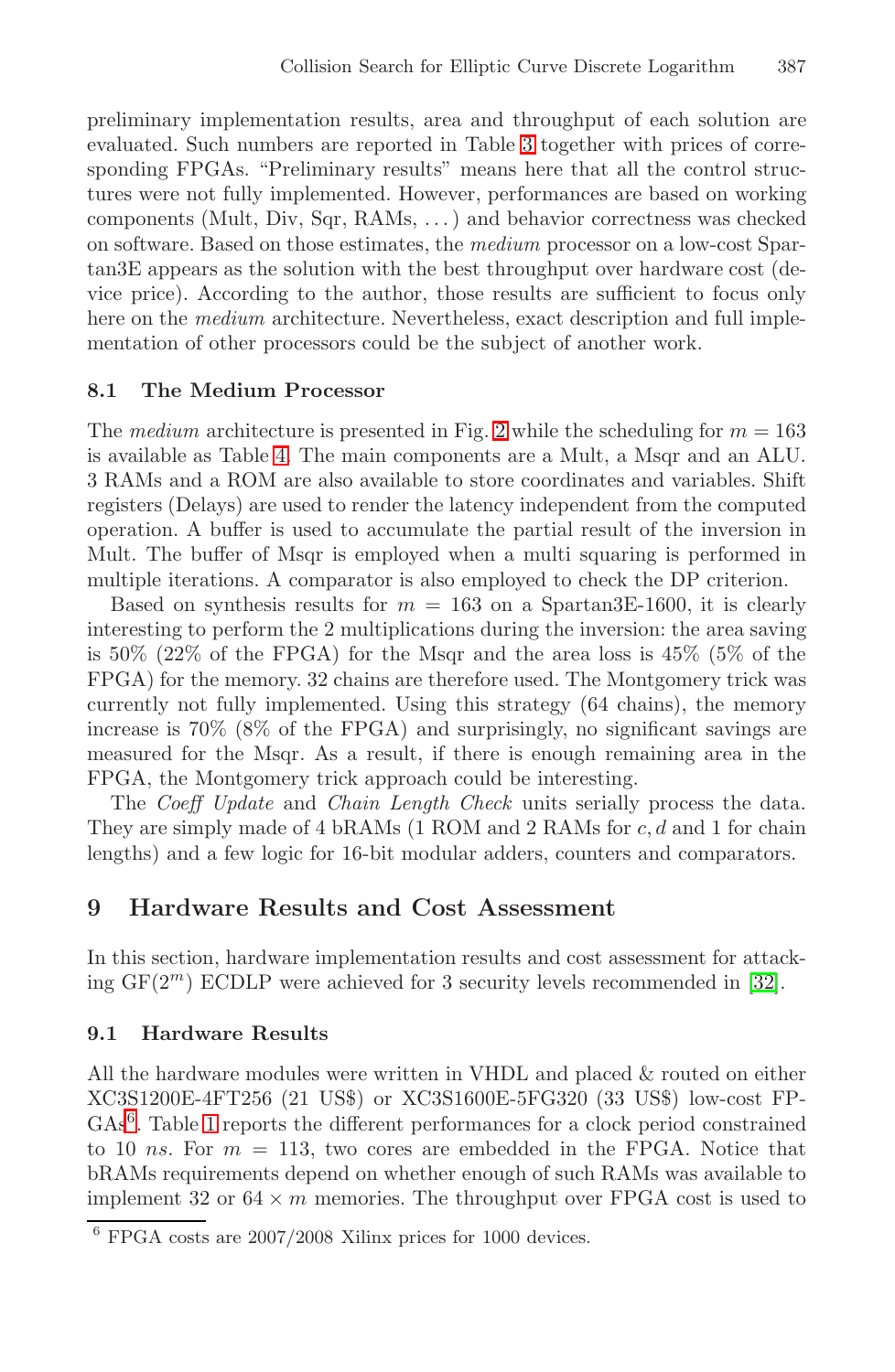<span id="page-10-1"></span>

| m | FPGA | Area                                    | Area                            | Freq. Throughput Thr./cost Cons. Elec. price                     |                     |     |                                        |
|---|------|-----------------------------------------|---------------------------------|------------------------------------------------------------------|---------------------|-----|----------------------------------------|
|   |      | [kSlices]                               | $[\text{bRAMs}]$ $[\text{Mhz}]$ | [PA/s]                                                           |                     |     | $[PA/s\$ $ W $ $ \$ $ \$ $ 1$ year $ $ |
|   |      |                                         |                                 | $113$ S3E1600-5 13.9 (94%) 18 (50%) 100   2 × 10 10 <sup>6</sup> | $6.10^{5}$          | 4.2 | 3.7                                    |
|   |      | $131$ S3E1200-4 7.9 (91%) $21(75%)$ 100 |                                 | $10 \ 10^6$                                                      | $4.8~10^{5}$        | 3.2 | 2.8                                    |
|   |      | $163$ S3E1600-5 10.9 (74%) 25 (69%) 100 |                                 | $9.1~10^6$                                                       | 2.7~10 <sup>5</sup> | 3.8 | 3.3                                    |

**Table 1.** Medium EC-μP, Place and Route results from Xilinx ISE 9.1

allow fair comparison with other FPGA platforms. The power consumption was also estimated using the *Xilinx Spartan-3E Web V8.1* power tool. The electricity cost for one year, assuming a price of 0.1 US\$ per kWh, [is](#page-12-5) [a](#page-12-5)lso reported.

#### **9.2 Cost Assessments**

It was planned to compare hardware with homemade software results. Unfortunately, our code based on the C++ NTL library [28] has poor performances compared to Certicom challenge results. Chris Monico's challenge results for  $GF(2^{109})$  will therefore be used for further comparisons.

For the hardware cost assessment on FPGA, the COPACOBANA engine [17] was chosen. It embeds 120 low-cost Spartan3-1000 FPGAs. The Spartan3E-1600 FPGA selected for this work has twice the area of a Spartan3-1000 FPGA. Nevertheless, the price of [bo](#page-11-0)th devices is the same (for 1000 parts) and their form factor is similar. The price of one COPACOBANA engine is therefore assumed to remain 10 kUS\$. Concerning the power consumption, the xilinx web power [tool](#page-3-2) suggests that the power consumption is doubled with the S3E FPGAs. As a result, doubling the power consumption of the original engine seems safe. Based on power consumption needed to attack DES with COPACOBANA (600 Watts), we will assume a power consumption of 1.2 kWatts for our application. Exact power consumption is left for further work.

For the cost assessment reported in Table 2, achievable performances are estimated through the expected running time (ERT). It is derived from performances of the architecture and expected number of group operations (ENO) before a collision occ[urs \(](#page-12-17)cf. 4.2). For ENO, n is set as  $2^m$  and  $\theta$  as  $2^{-m/3}$ . The expenses for the power consumption wer[e a](#page-10-0)dded for the total cost. For an attack during 1 year, it represents a  $10^{th}$  of the purchase cost of the device.

Those results show that  $GF(2^{113})$  is far from secure. For that attack, the number of required FPGA's is sufficiently small to overcome an ASIC-based solution. While the cost for the  $GF(2^{131})$  attack is still tractable, an ASIC-based platform should be more cost-effective. For  $m = 163$ , a standard level security parameter, it is currently impossible to mount an FPGA-based attack.

<span id="page-10-0"></span>Based on those results and [21], a rough ASIC extrapolation for a 90  $nm$ CMOS techno using standard cells can be sketched<sup>7</sup>. The following parameters are assumed: area factor is 20, speed factor is 3.5, consumption factor is 14, die size of S3E-1600 is  $2.5 \times 2.5$  mm and cost of one 300 mm wafer is 30

<sup>7</sup> Assuming the circuits are built to attack a given ECDLP instance many times, meaning that both the field size and the irreducible polynomial can be hardwired.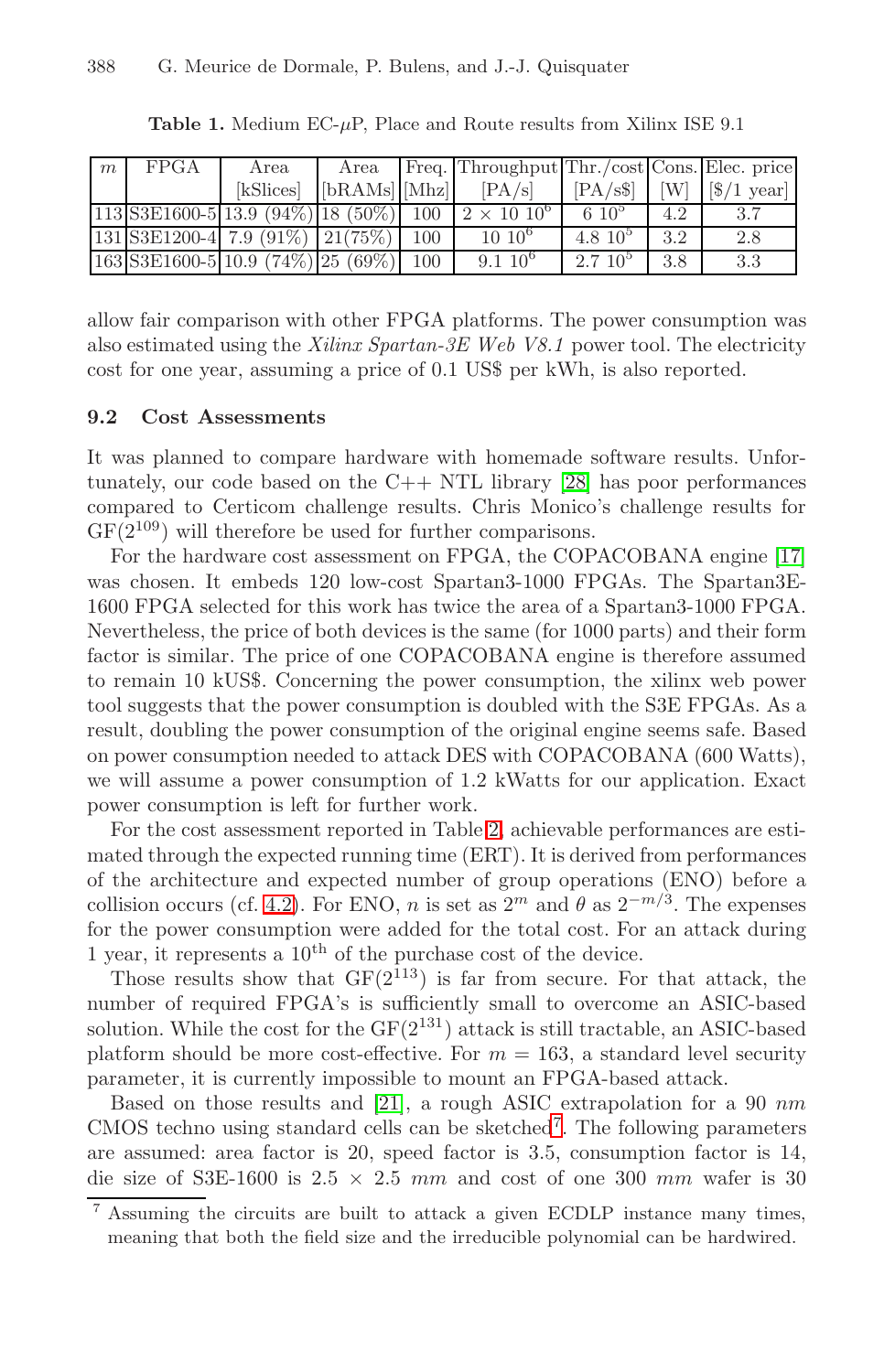<span id="page-11-0"></span>**Table 2.** Cost assessments to solve different  $GF(2^m)$  ECDLP using COPACOBANA

| m | ENO.                                                      | I Thr.              | ERT               |                                                         |               | ERT $[s]$ $\# \text{Copa}$ for Cost [US\$] of Total cost |                  |
|---|-----------------------------------------------------------|---------------------|-------------------|---------------------------------------------------------|---------------|----------------------------------------------------------|------------------|
|   |                                                           | $[\#PA]$ $[\#PA/s]$ | $\lceil s \rceil$ | on 1 Copa 1-year                                        |               | power supply [US\$] 1-year                               |                  |
|   |                                                           |                     |                   | $113\ 128\ 10^{15}$ $20\ 10^6$ $6.4\ 10^9$ $53.3\ 10^6$ |               | $2.1~10^3$                                               | $22.1~10^3$      |
|   |                                                           |                     |                   | $131 65.4 10^{18} 10 10^{6} 6.54 10^{12} 54.5 10^{9} $  | 1728          | $1.8 \; 10^6$                                            | $19.110^6$       |
|   | $163$ 4.23 $10^{24}$ 9.1 $10^6$ 471 $10^{15}$ 4 $10^{15}$ |                     |                   |                                                         | $125 \; 10^6$ | $131~10^9$                                               | $1.4 \; 10^{12}$ |

 $k\$  (multiplied by two for overheads like packaging, cooling, ...). This rough estimation leads to a cost of 2.2  $10^9$  \$ neglecting NREs for  $m = 163$ , which is still currently out of reach. Notice that half the price is for power consumption.

Another goal of this cost assessment is to compare hardware and softwarebased solutions. To solve the  $GF(2^{109})$  challenge in 6 months, 2400 Athlon XP  $3200+$  were needed. By modifying the  $m = 113$  result of Table 2, this problem is expected to be solved by one COPACOBANA engine in [6](#page-10-1) months. Assuming a price of 150 \$ for a computer and a consumption of 250 Watts, the purchase price ratio is **35**. This is a bit less than expected, provided those general purpose CPUs have no dedicated  $GF(2<sup>m</sup>)$  ALU. From a power consumption prospect, the ratio is as big as **500**. Those results clearly justify the use of hardware.

As a  $GF(2^m)$  attack is supposed to perform better in hardware than a  $GF(p)$ one, it is interesting to compare them. From [11], the throughput for  $GF(p)$ and  $k = 160$  (Table 1) is 93.6 kPA/s. Multiplying this result by 2 (to estimate performances on a S3E-1600) and comparing with the  $m = 163$  result of Table 1, it appears that the throughput ratio is near **50**. For fairness purpose, notice that no parameters are hardwired in their architecture.

# **10 Conclusion**

This work presented a thorough analysis of an FPGA-based solution to attack elliptic curve cryptosystems over  $GF(2<sup>m</sup>)$ . The provided results complete in many aspects the few previous studies. In particular, the performance-cost optimum for four different architectures was investigated on two different families of Xilinx FPGAs. The selected architecture, based on a low-cost Spartan3E FPGA, was described and implemented. Cost assessments were then performed on the basis of a cluster of low-cost FPGAs.

Compared to the software used to solve the  $GF(2^{109})$  challenge, the hardware exhibits an improvement factor of 35 for purchase costs and 500 for power consumption. Considering current architectures to attack  $GF(p)$  and  $GF(2<sup>m</sup>)$ instances, a throughput ratio of 50 was also measured. This follows the expectations as  $GF(2<sup>m</sup>)$  arithmetic is particularly well suited for hardware platforms.

The lowest security level of the SECG standard, based on  $GF(2^{113})$ , was found to be *easily* breakable. However, even by taking the rough ASIC extrapolation, a standard security level like  $GF(2^{163})$  stays out of reach of current attacks. Breaking those systems would require either far too much time given a moderate amount of money, or a prohibitive price to raise a solution in a reasonable amount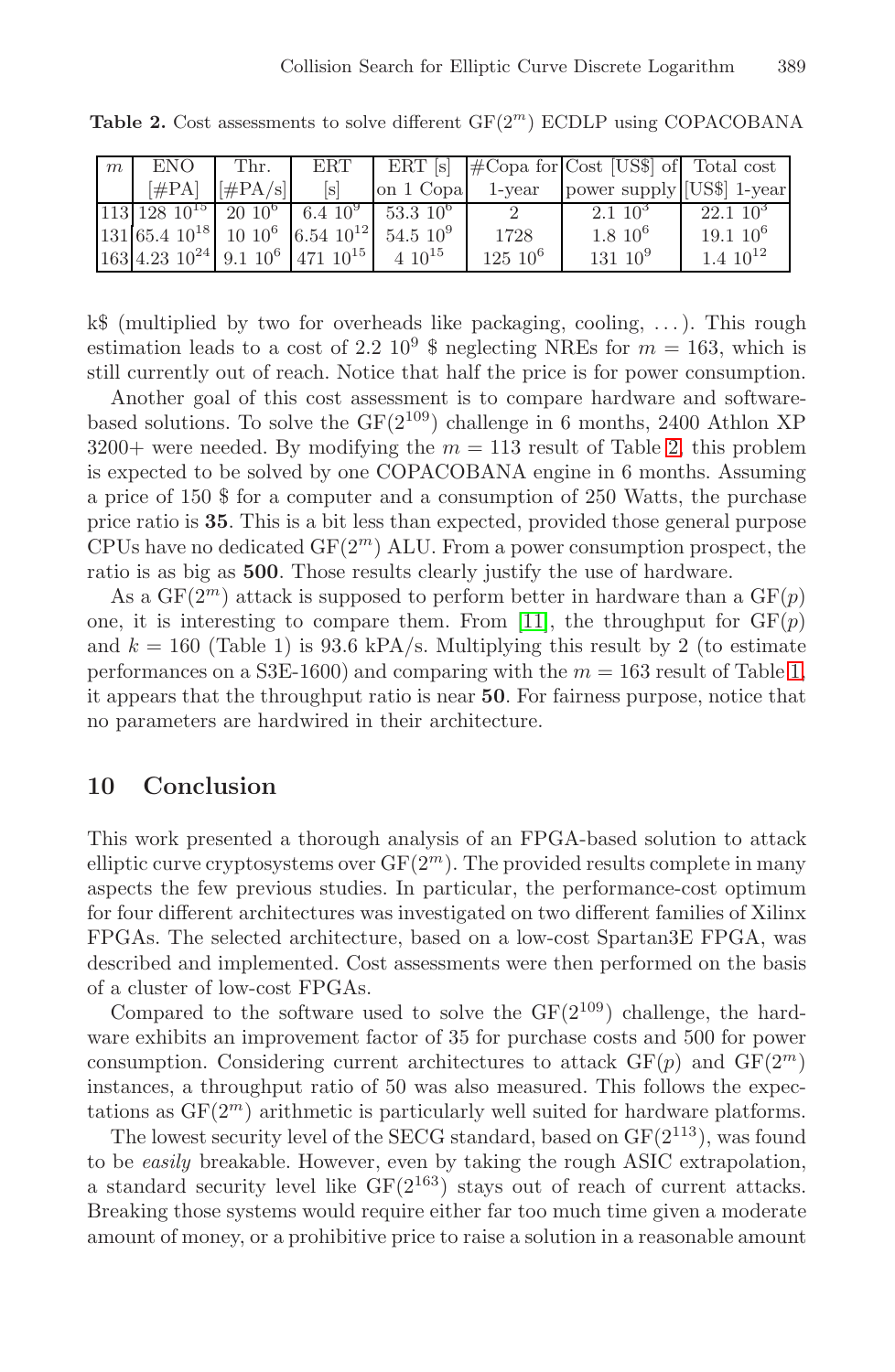<span id="page-12-12"></span><span id="page-12-10"></span><span id="page-12-8"></span>of time. Given today's know-how and understanding of ECC, it is expected that current standard security keys do not suffer from any threat for the time being.

# <span id="page-12-9"></span><span id="page-12-4"></span>**References**

- 1. Agnew, G.B., et al.: An Implementation of Elliptic Curve Cryptosystems over  $F_{2155}$ . IEEE Journal on Selected Areas in Communications 11(5), 804–813 (1993)
- <span id="page-12-11"></span><span id="page-12-7"></span>2. Ansari, B., Hasan, M.A.: High Performance Architecture of Elliptic Curve Scalar [Multiplication,](http://www.certicom.com) [CA](http://www.certicom.com)CR Research Report 2006-01 (2006)
- <span id="page-12-13"></span>3. Blake, I.F., Seroussi, G., Smart, N.P.: Elliptic Curves in Cryptography, London Mathematical Society. Lecture Notes Series, vol. 265. Cambridge University Press, Cambridge (1999)
- <span id="page-12-6"></span><span id="page-12-2"></span>4. Bulens, P., de Dormale, G.M., Quisquater, J.-J.: Hardware for Collision Search on Elliptic Curve over  $GF(2<sup>m</sup>)$ . In: SHARCS, Ecrypt Workshop (2006)
- <span id="page-12-18"></span>5. [Cohen,](http://www.keylength.com) [H.:](http://www.keylength.com) [A](http://www.keylength.com) [course](http://www.keylength.com) [in](http://www.keylength.com) [comp](http://www.keylength.com)utational algebraic number theory. Graduate Text in Mathematics, vol. 138. Springer, New York (1993)
- 6. Certicom: http://www.certicom.com
- <span id="page-12-15"></span>7. Denning, D.E.: Cryptography and Data Security. Addison-Wesley, Reading (1982)
- 8. von zur Gathen, J., Shokrollahi, J.: Fast arithmetic for polynomials over  $\mathbb{F}_2$  in hardware. In: IEEE ITW 2006, pp. 107–111 (2006)
- 9. Gaudry, P., Hess, F., Smart, N.P.: Constructive and Destructive Facets of Weil Descent on Elliptic Curves. Journal of Cryptology 15(1), 19–46 (2002)
- <span id="page-12-16"></span>10. Giry, D., Bulens, P.: http://www.keylength.com
- <span id="page-12-14"></span><span id="page-12-3"></span>11. G¨uneysu, T., Paar, C., Pelzl, J.: Attacking elliptic curve cryptosystems with special-purpose hardware. In: FPGA'07, pp. 207–215. ACM/SIGDA (2007)
- <span id="page-12-5"></span>12. Gutub, A.A.-A.: New Hardware Algorithms and Designs for Montgomery Modular Inverse Computation in Galois Fields  $GF(p)$  and  $GF(2<sup>n</sup>)$ . Ph.D. Thesis (2002)
- 13. Hankerson, D., Menezes, A., Vanstone, S.: Guide to Elliptic Curve Cryptography. Springer Professional computing. Springer, Heidelberg (2004)
- 14. Itoh, T., Tsujii, S.: A Fast Algorithm for Computing Multiplicative Inverses in  $GF(2<sup>m</sup>)$  Using Normal Bases. Information and Computation 78, 171–177 (1988)
- 15. Pollard, J.M.: Monte Carlo Methods for Index computation (mod p). Mathematics of computation 32(143), 918–924 (1978)
- 16. Kaliski Jr., B.S.: The Montgomery Inverse and its Applications. IEEE Transactions on Computers 44(8), 1064–1065 (1995)
- <span id="page-12-17"></span><span id="page-12-0"></span>17. Kumar, S., Paar, C., Pelzl, J., Pfeiffer, G., Schimmler, M.: Breaking Ciphers with COPACOBANA - A Cost-Optimized Parallel Code Breaker. In: Goubin, L., Matsui, M. (eds.) CHES 2006. LNCS, vol. 4249, pp. 101–118. Springer, Heidelberg (2006)
- <span id="page-12-1"></span>18. Kim, C.H., Kwon, S., Kim, J.J., et al.: A New Arithmetic Unit in  $GF(2<sup>m</sup>)$  for Reconfigurable Hardware Implementation. In: Cheung, P.Y.K., Constantinides, G.A. (eds.) FPL 2003. LNCS, vol. 2778, pp. 670–680. Springer, Heidelberg (2003)
- 19. Kim, M.G., Yu, S.J., Lee, Y.S., Song, J.S.: A Fast Hybrid Arithmetic Unit for Elliptic Curve Cryptosystem in Galois Fields with Prime and Composite Exponents. IEICE Electronics Express 1(1), 13–18 (2004)
- 20. Koblitz, N.: Elliptic curve cryptosystems. Math. of computation 48, 203–209 (1987)
- 21. Kuon, I., Rose, J.: Measuring the Gap Between FPGAs and ASICs. IEEE Transactions on Computer-Aided Design of Integrated Circuits and Systems 62(2) (2007)
- 22. Menezes, A.: Elliptic Curve Public Key Cryptosystems. Kluwer, Dordrecht (1993)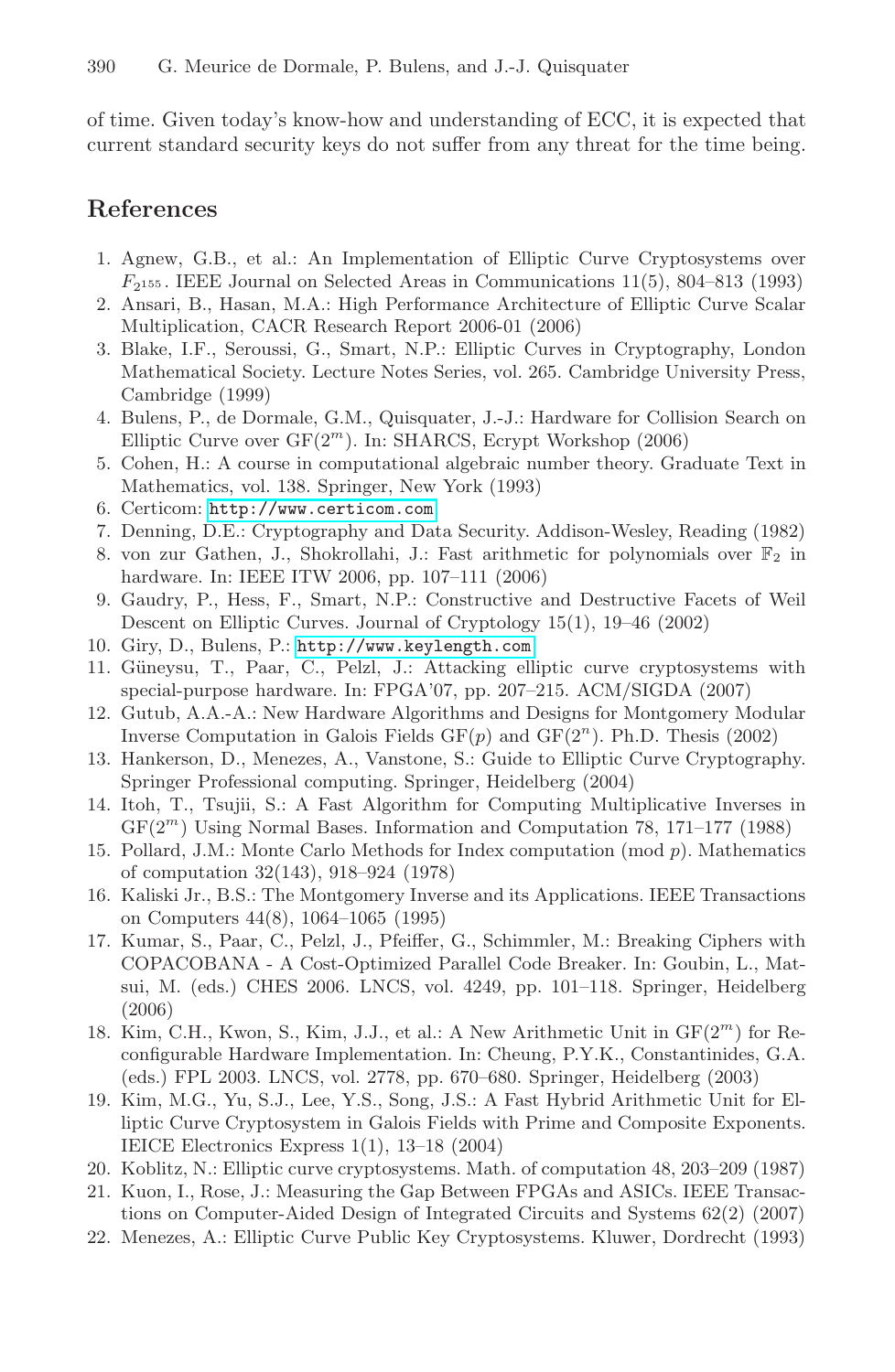- <span id="page-13-13"></span><span id="page-13-2"></span><span id="page-13-1"></span>23. Menezes, A., Okamoto, T., Vanstone, S.A.: Reducing Elliptic Curve Logarithms to Logarithms in a Finite Field. In: ACM Symp. Theory Computing, pp. 80–89 (1991)
- <span id="page-13-8"></span><span id="page-13-6"></span>24. Menezes, A., Teske, E., Weng, A.: Weak fields for ECC. In: Okamoto, T. (ed.) CT-RSA 2004. LNCS, vol. 2964, pp. 366–386. Springer, Heidelberg (2004)
- <span id="page-13-11"></span><span id="page-13-5"></span>25. de Dormale, G.M., Qu[isquater,](http://www.shoup.net/) [J.-J.:](http://www.shoup.net/) [Iterative](http://www.shoup.net/) Modular Division over  $GF(2<sup>m</sup>)$ : Novel Algorithm and Implementations on FPGA. In: Bertels, K., Cardoso, J.M.P., Vassiliadis, S. (eds.) ARC 2006. LNCS, vol. 3985, pp. 370–382. Springer, Heidelberg (2006)
- 26. Miller, V.: Uses of elliptic curves in cryptography. In: Williams, H.C. (ed.) CRYPTO 1985. LNCS, vol. 218, pp. 417–426. Springer, Heidelberg (1986)
- <span id="page-13-0"></span>27. U.S. Department of Commerce/National Institute of Standards and Technology [\(NIST\),](http://eprint.iacr.org/2006/035.pdf) [Digital](http://eprint.iacr.org/2006/035.pdf) [Signa](http://eprint.iacr.org/2006/035.pdf)ture Standard (DSS), FIPS PUB 182-2change1 (2000)
- 28. NTL : A Library for doing Number Theory, http://www.shoup.net/
- <span id="page-13-9"></span>29. Pelzl, J.: Exact Cost Estimates for Attacks on ECC with Special-Purpose Hardware. In: Workshop on Elliptic Curve Cryptography - ECC 2006 (2006)
- <span id="page-13-10"></span>30. Rodríguez-Henríquez, F., Koç, Ç.K.: On Fully Parallel Karatsuba Multipliers for  $GF(2<sup>m</sup>)$ . Computer Science and Technology 2003. 394 (2003)
- <span id="page-13-12"></span>31. Rodríguez-Henríquez, F., et al.: Parallel Itoh-Tsujii Multiplicative Inversion Algorithm for a Special Class of Trinomials (2006), http://eprint.iacr.org/2006/035.pdf
- <span id="page-13-7"></span><span id="page-13-4"></span>32. Certicom Research, SEC 2: Reco[mmended Elliptic Curve D](http://www.swig.org/)omain Parameters, v1.0 (2000)
- <span id="page-13-3"></span>33. Smart, N.P.: A note on the x-coordinate of points on an elliptic curve in characteristic two. Technical Report CSTR-00-019, University of Bristol (December 2000)
- 34. Song, L., Parhi, K.K.: Low energy digit-serial/parallel finite field multipliers. Journal of VLSI Signal Processing 19(2), 149–166 (1998)
- 35. Stein, J.: Computational problems associated with Racah algebra. Journal of Computational Physics 1, 397–405 (1967)
- 36. SWIG : Simplified Wrapper and Interface Generator, http://www.swig.org/
- 37. Teske, E.: On Random Walks for Pollard's rho method. Mathematics of computation 70(234), 809–825 (2000)
- 38. van Oorschot, P.C., Wiener, M.J.: Parallel Collision Search with Cryptanalytic Applications. Journal of Cryptology 12, 1–28 (1999)
- 39. Wiener, M.J., Zuccherato, R.: Faster Attacks on Elliptic Curve Cryptosystems. In: Tavares, S., Meijer, H. (eds.) SAC 1998. LNCS, vol. 1556, pp. 190–200. Springer, Heidelberg (1999)
- 40. Wu, C.H., et al.: High-Speed, Low-Complexity Systolic Designs of Novel Iterative Division Algorithms in  $GF(2<sup>m</sup>)$ . IEEE Transaction on Computers 53(3), 375–380 (2004)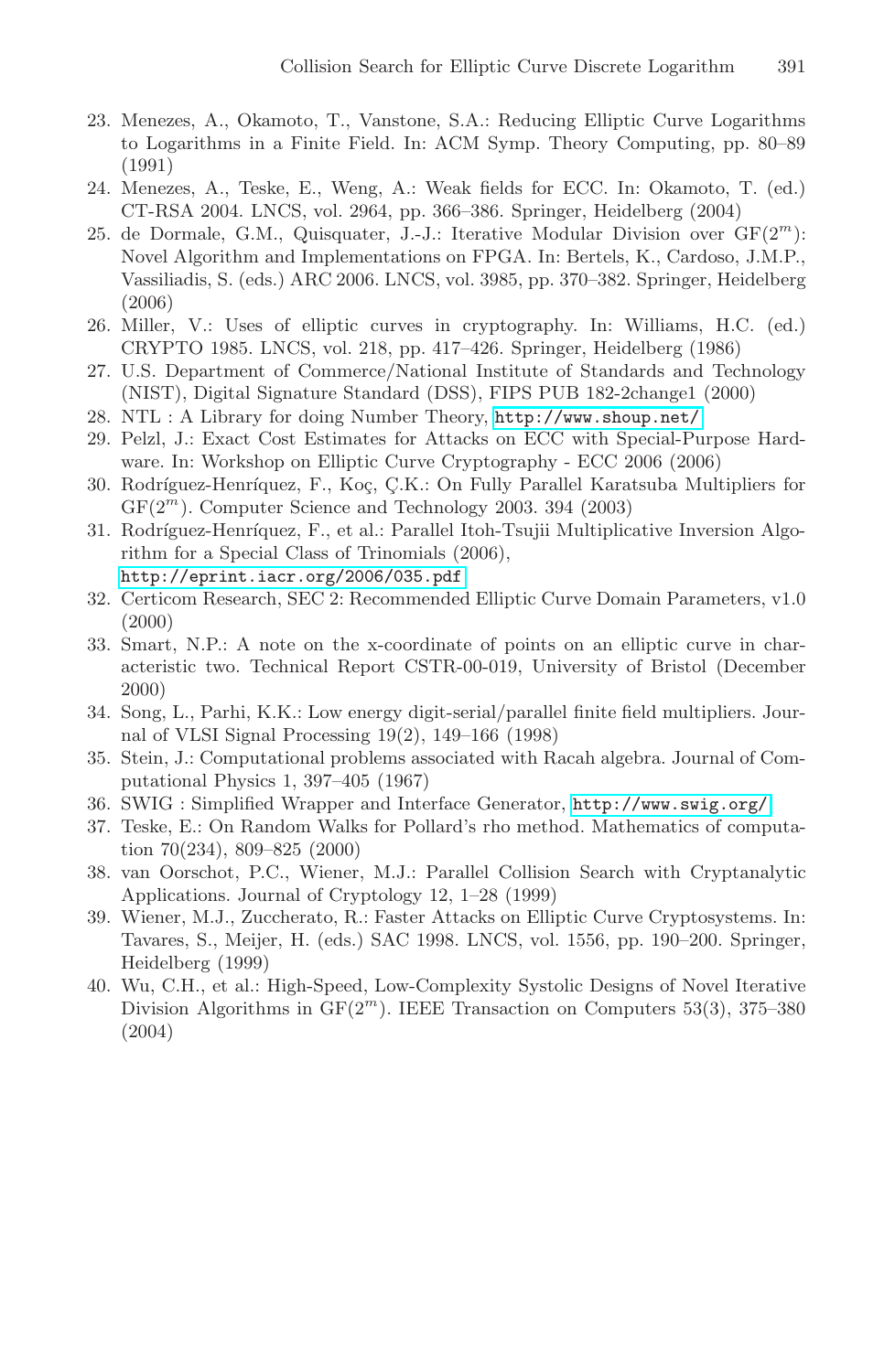# **A EC-***μ***P Architectures**



<span id="page-14-0"></span>**Fig. 1.** Elliptic curve processors  $(EC-\mu P)$ 

# **B Processors' Comparison Based on Preliminary Results**

Table 3 reports the preliminary results for the different design strategies on a lowcost Spartan3E (XC3S1600E-4, 14 kSlices, 38\$) and a high performance Virtex4 (XC4LX200-10, 89 kSlices, 2070\$) FPGA. Those Xilinx's prices stand for 1000 devices. For the different extension fields, those results suggest that the most cost-effective choice is a *medium* architecture on low-cost FPGAs. The price of a big Virtex4 is dominated by die and yield costs. As architectures do not really benefit from V4 specific features, it seems inappropriate to solve ECDLP.

|                                       | small             |          | medium            | large             |                                         |
|---------------------------------------|-------------------|----------|-------------------|-------------------|-----------------------------------------|
| FPGA                                  |                   |          |                   |                   | S3E1600 V4LX200 S3E1600 V4LX200 V4LX200 |
| Area<br>$m=79$                        | 1.2               |          | 4.8               |                   | 22.2                                    |
| [kSlices]<br>$m=109$                  | 1.6               |          | 7.4               |                   | 41.3                                    |
| $m=163$                               | 2.4               |          | 13.8              |                   | 81.8                                    |
| Frequency [Mhz]                       | 100               | 250      | 100               | 250               | 250                                     |
| Throughput/ $EC-\mu P$                | Freq./ $(2m + 1)$ |          | $9~10^{\circ}$    | $22.7~10^{\circ}$ | $250~10^6$                              |
| $\# \mathrm{EC}\text{-}\mu\mathrm{P}$ | 5 to 11           | 36 to 72 | $1 \text{ to } 2$ | 6 to 17           | $1$ to $3$                              |
| Through./cost                         | $m = 79$ 182 (11) | 55(72)   | (2)<br>478        | 187               | 362(3)                                  |
| [kPA/s\$]<br>$m=109$                  | 96(8)             | 30(54)   | 239               | 120(12)           | 242<br>(2)                              |
| $m=163$                               | 40(5)             | 13(36)   | 239               | (6)<br>66         | 120                                     |

**Table 3.** Area and throughput estimations for each processor

# **C The Medium Processor**

The scheduling of the PA for  $m = 163$  is presented in Table 4. The method is similar for other extension degrees. Each  $PA_i$  state represents 2 times 8 cycles. As Msqr follows Mult, its computations are delayed by 8 cycles. Write operations happen 8 cycles later as latency of arithmetic units is 8 cycles. Two passes are necessary to compute PAs. One prime on a variable means that data of one set of 16 chains are processed. No prime or two primes means the other set of 16